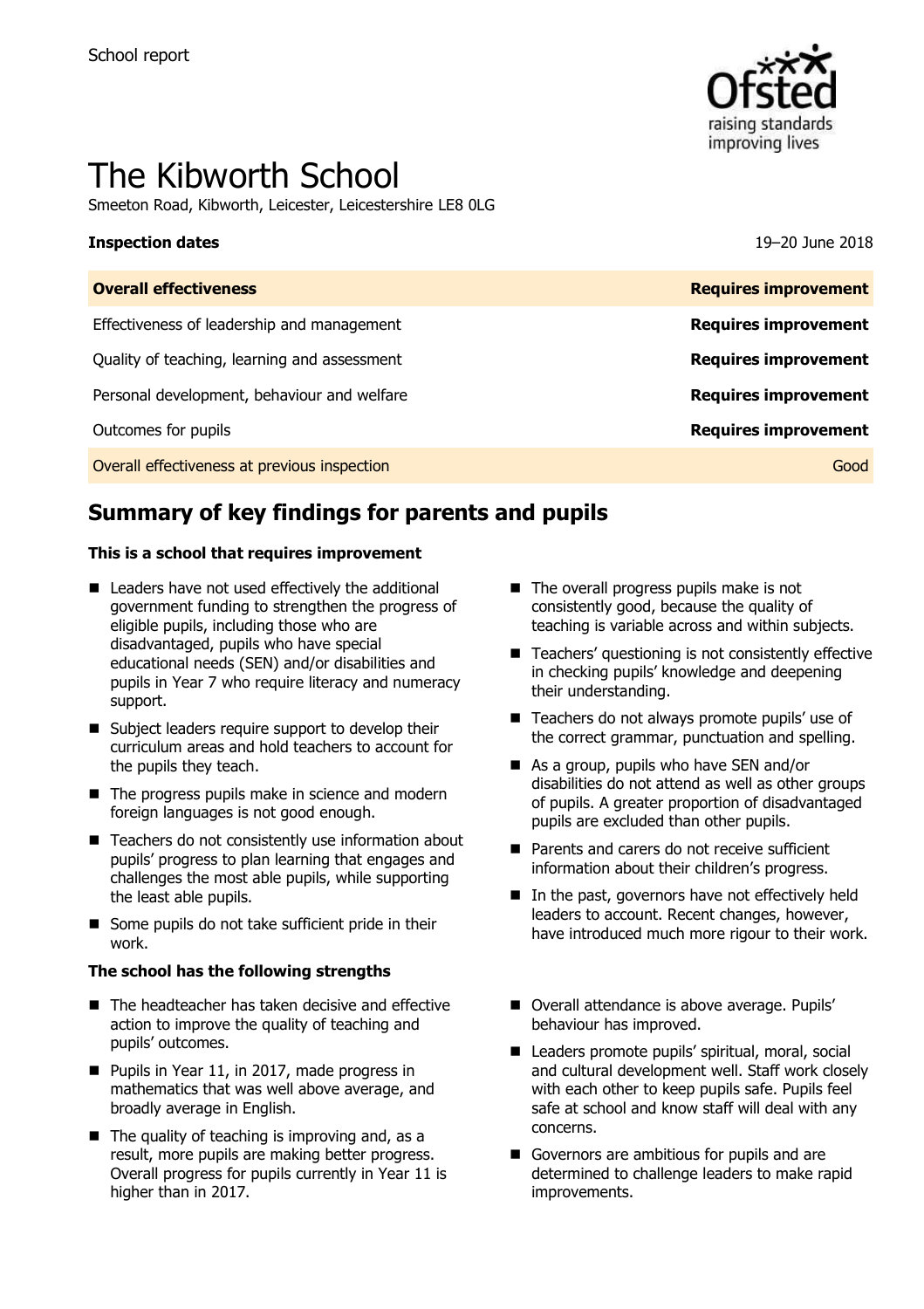

## **Full report**

### **What does the school need to do to improve further?**

- Improve the quality of leadership and management by:
	- ensuring that leaders and governors track effectively the impact of the use of the additional funding, including the pupil premium, for pupils who have SEN and/or disabilities and the Year 7 literacy and numeracy catch-up premium
	- developing the skills of subject leaders so that within their areas of responsibility they hold teachers to account for the quality of teaching, learning and assessment, and pupils' progress and attainment
	- ensuring that parents receive relevant and useful information about their children's progress
	- strengthening further the role of governors so that school leaders are more effectively held to account and supported, particularly with respect to measuring the progress of pupils in key stage 4 and curricular provision.
- Improve the quality of teaching, learning and assessment and its impact on pupils' progress by ensuring that:
	- inconsistencies in its quality within and between different subject areas are eliminated
	- the quality of teaching and learning improves significantly in science and modern foreign languages
	- teachers use information about pupils' abilities and skills to plan learning which challenges sufficiently the most able pupils and provides focused support for the least able, so that all pupils make good progress and any poor behaviour is eradicated
	- teachers use consistently skilful questioning to check pupils' learning and deepen their understanding
	- staff promote correct grammar, punctuation and spelling across all subject areas.
- Improve pupils' personal development, behaviour and welfare by:
	- putting effective strategies in place to reduce the absence of pupils who have SEN and/or disabilities and reduce the proportion of disadvantaged pupils who are excluded
	- ensuring that pupils take pride in their work and present it to the highest standard.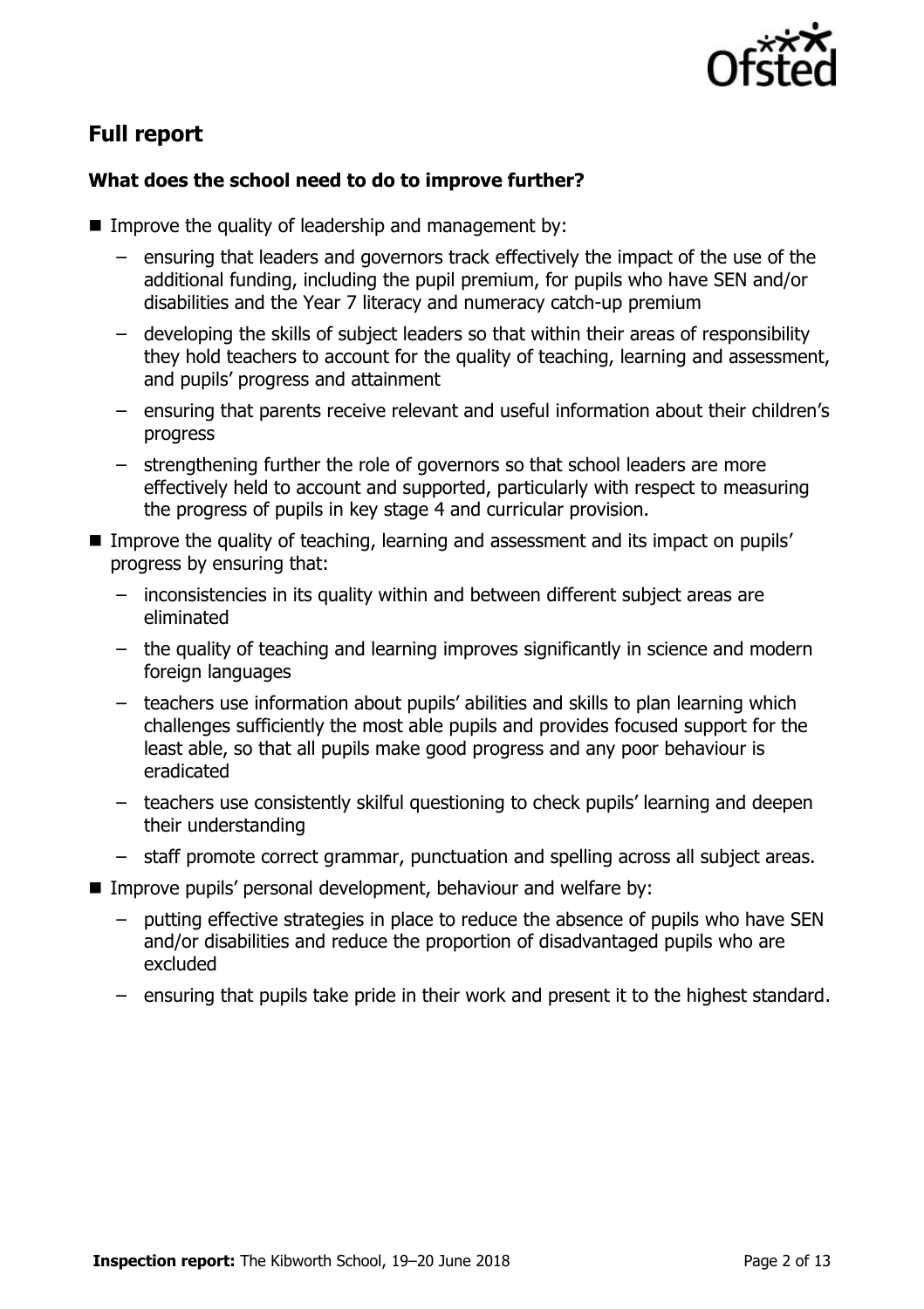

# **Inspection judgements**

### **Effectiveness of leadership and management Requires improvement**

- Over time, senior leaders and governors have not made sure that all groups of pupils achieve as well as they should and that the quality of teaching is consistently good.
- Disadvantaged pupils and those pupils who have SEN and or/disabilities do not make good progress. Leaders do not track rigorously or monitor closely the impact of the additional funding for these pupils to ensure that their attendance, behaviour and progress are good. Leaders are not able to explain how well the support that they provide to eligible pupils through the additional funding has helped these pupils to make better progress.
- Until very recently, the coordinator for the provision for pupils who have SEN and/or disabilities has not had an accurate understanding of the needs of these pupils or how these needs are met. With the support of the headteacher, a new coordinator has precise plans to ensure that SEN provision for pupils is much more rigorous. It is too early to see evidence of the impact of these actions.
- Leaders and governors do not have a sufficiently sharp oversight of their use of the Year 7 literacy and numeracy catch-up premium.
- Some subject leaders are newly in post and are not involved fully in quality assuring the work of their departments. Their skills have not been fully developed and they are not yet able to hold teachers to account for the quality of teaching and learning, and the progress of pupils within their areas of responsibility. Similarly, new leaders for the oversight of behaviour and attendance do not have a clear strategic view of their key priorities.
- Senior leaders have focused relentlessly on improving pupils' behaviour, the quality of teaching and pupils' progress. This focus has led to some improvements in all three of these areas. However, leaders are not yet strategic in their oversight, sometimes being unable to identify precisely why and how improvements have taken place. The headteacher recognises there is much more for leaders to do in all three areas to ensure that any improvements are secure and sustained.
- $\blacksquare$  The school saw a significant change to its curriculum with the introduction of a key stage 4 phase in September 2015 and pupils' taking GCSE examinations in summer 2017. Decisions made in the past continue to have an impact on pupils' outcomes, particularly in relation to modern foreign languages. Leaders recognise the current key stage 4 curriculum does not meet the needs of all pupils.
- Leaders have introduced a new system for tracking pupils' progress. This has enabled teachers to identify gaps in pupils' learning and to intervene and support individuals. Regular progress meetings now monitor pupils' progress and hold subject leaders more to account. Leaders acknowledge there is still work to do to ensure that all staff use assessment information consistently well, in order to promote pupils' higher achievement.
- Pupils' spiritual, moral, social and cultural awareness is a strength of the school. The 'Kibworth values', including showing tolerance of others and taking personal responsibility, feed into many aspects of school life, such as assemblies. Bright displays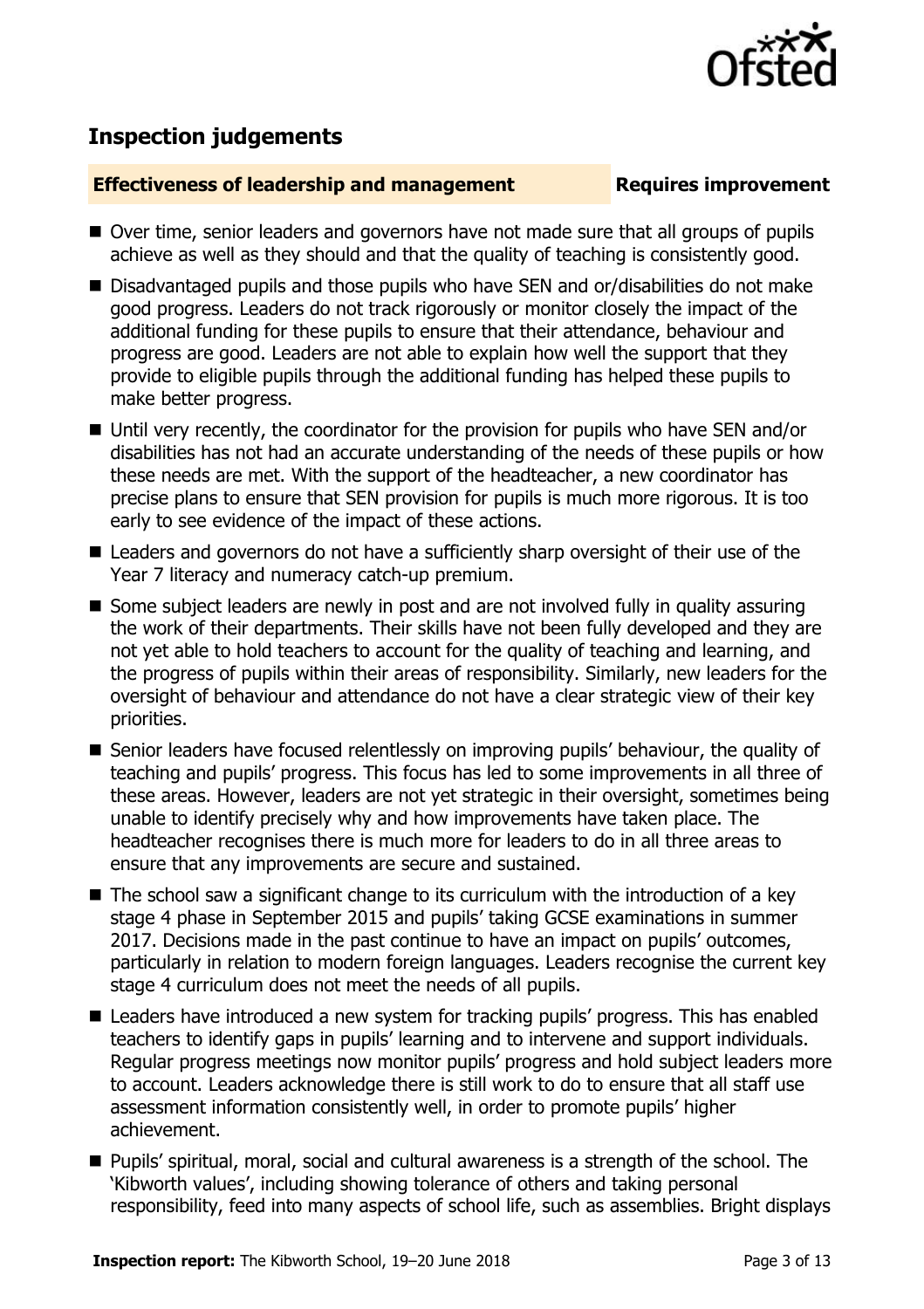

of pupils' work around the school celebrate diversity and citizenship, for example. Pupils promote inclusivity, for example through the school's magazine. They are aware of, and understand, British values and demonstrate them in their day-to-day school lives.

- Senior leaders and the governing body are fully aware of the school's current position. Previously, leaders' evaluation of the effectiveness of the school's provision has been too generous. This is because they have focused on pupils' attainment, which has been above average, rather than on the progress pupils make, which has been average or lower. They now have an incisive understanding of the strengths and weaknesses of the school, and plans are in place to improve the quality of teaching across the school.
- The new headteacher has taken decisive actions to restructure the senior leadership team, tackle poor teaching and appoint new middle leaders. Although this is still a work in progress, the headteacher's vision of developing leaders at all levels is building confidence among the staff. An overwhelming majority of staff who responded to the Ofsted survey say that they feel supported, motivated and proud to be a member of the school.
- The headteacher has communicated a strong culture and vision for the school. Pupils, staff and parents now have a clear understanding of what it means to be a part of this school community. Parents are overwhelmingly positive about the changes to the leadership of the school, which was described by one parent as 'dynamic and enthusiastic'. Parents recognise that 'the school has changed beyond all recognition' since the headteacher took up her role. The vast majority of parents are very supportive of the school and the quality of education on offer. However, one third of all parents who responded to the Ofsted survey said that they do not receive valuable information about their children's progress.

### **Governance of the school**

- The governors are a committed group of individuals from a range of different backgrounds, who are aspirational for the pupils. They know the school's strengths and weaknesses well.
- Governors have not ensured that the school's use of additional government funding to support disadvantaged pupils, pupils who have SEN and/or disabilities and Year 7 pupils eligible for the literacy and numeracy catch-up premium has had sufficient impact for these pupils.
- Governors have not insisted that leaders promptly implement the recommendations from recent external reviews of safeguarding, provision for pupils who have SEN and/ or disabilities and funding for disadvantaged pupils, in order to accelerate the progress of these pupils and to ensure that safeguarding procedures are as secure as possible.
- Governors recognise that since the last inspection, they have not held leaders to account rigorously. Following the appointment of the new headteacher in September 2017, governors have become much more effective in both supporting and challenging the work of senior leaders.
- Governors are increasingly skilled in questioning school leaders, for example on issues related to pupils' attendance, curriculum choices and the progress of the most able pupils. However, governors are not yet confident in analysing the information about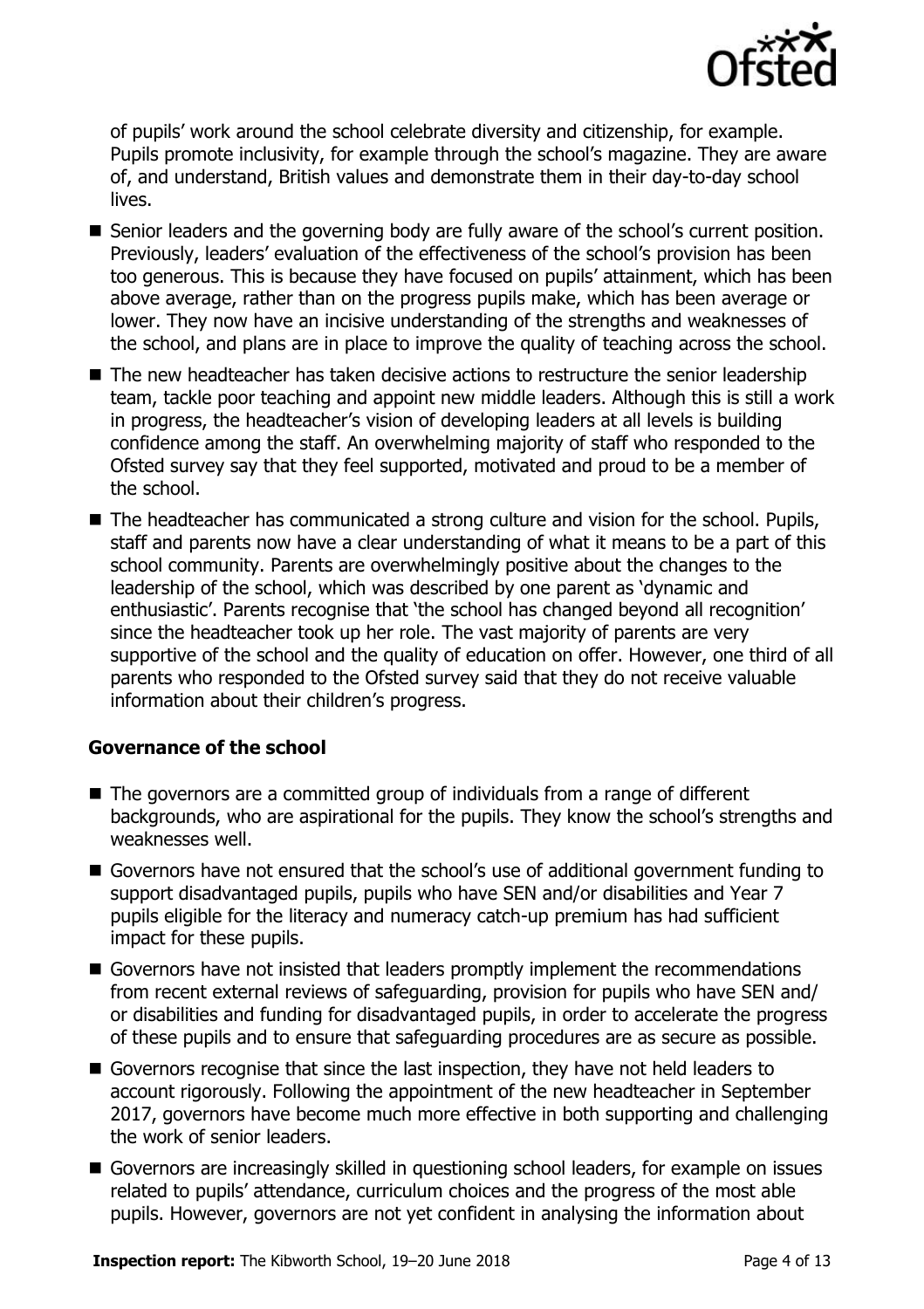

key stage 4 pupils' progress.

Governors take their responsibilities seriously to safeguard pupils. The newly appointed safeguarding governor has sound knowledge and skills. He has recently met with senior leaders to review the school's safeguarding practices.

### **Safeguarding**

- $\blacksquare$  The arrangements for safeguarding are effective.
- Recent changes made by leaders ensure that recruitment checks on the suitability of staff and volunteers to work with children are now thorough and accurately recorded.
- Safeguarding leaders are well trained and supportive of each other. Records of safeguarding concerns about pupils are appropriate and they pay close attention to the speed with which they respond to concerns. When necessary, leaders work well with other agencies to ensure that potentially vulnerable pupils have the support that they need.
- Staff understand their responsibilities to keep pupils safe. They receive training and updates on safeguarding matters regularly and are alert to a broad range of potential risks, from things that may affect a pupil's behaviour to possible signs of radicalisation. Staff understand and use the school's simple and straightforward system for reporting any concerns. Leaders' records of the safeguarding training completed by staff and governors are not all up to date.
- Parents, pupils and staff agree pupils are safe at this school. Pupils say that there are adults with whom they can speak if they have a concern. They are confident that staff will take effective action to help them to resolve their concern.

### **Quality of teaching, learning and assessment Requires improvement**

- The quality of teaching is variable across and within different subjects and year groups. The teaching is not of a consistently high enough quality to allow all pupils, of all abilities, in all subjects, to make the progress of which they are capable.
- Where teaching is weaker, teachers do not routinely use information about pupils' prior attainment and learning to inform planning. They do not have high expectations of what pupils can achieve, particularly of the most able pupils and the least able pupils. In these circumstances, teachers do not devise activities which are well matched to pupils' needs and abilities. Similarly, they do not regularly check on pupils' learning. Inspectors observed instances where the least able pupils were distracted from their learning because they could not access the task. In other situations, the most able pupils were left waiting for an additional challenge to extend their learning. In each of these instances, pupils' progress weakened.
- Teachers and teaching assistants do not provide consistently the close support which would effectively meet the needs of pupils who have SEN and/or disabilities. These pupils are not making good progress from their different starting points, particularly the boys.
- The quality of teaching in science and languages varies in both key stages. Pupils are often not enthused in their learning in these subjects, being compliant rather than fully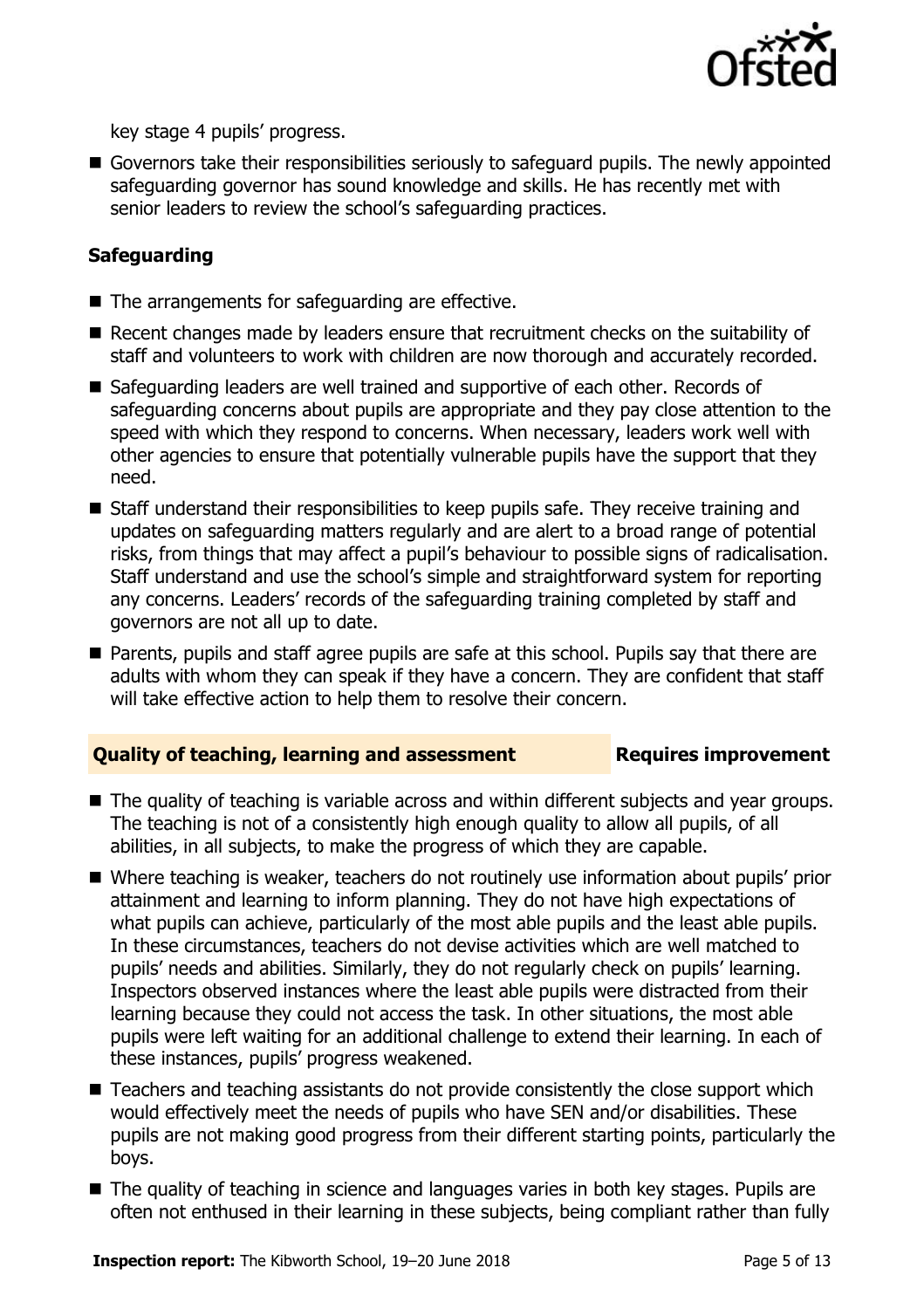

engaging with, and enjoying, the work. Subject leaders are developing better teaching resources and planning materials to enable teachers to improve their classroom practice. However, it is too early for the full impact of this work to be evident. Pupils' progress in these subjects continues to require improvement.

- Some teachers do not use questioning to explore pupils' understanding sufficiently. On these occasions, teachers focus on pupils simply recalling facts, rather than extending pupils' thinking, for example through more probing questions. This limits pupils' progress.
- Teachers do not always require pupils to use correct grammar, punctuation and spelling across all areas of the curriculum. Too often, teachers leave pupils' errors uncorrected and they go on to repeat the same mistakes in a later piece of work.
- Leaders have recently introduced 'knowledge organisers' to encourage pupils' independent learning, particularly at home. Older pupils, in particular, value the support they offer them when reviewing topics for an assessment. However, as with many of the recently introduced strategies, leaders are yet to evaluate its effectiveness in supporting the learning of all pupils.
- Inspectors observed some strong examples where teachers had applied the school's marking and feedback policy to good effect. For example, business studies folders reviewed by inspectors indicated pupils received feedback which made them think more deeply, and their response allowed them to make tangible gains in their learning. While teachers are using the policy more consistently, leaders have not yet evaluated its impact on pupils' progress.
- The quality of teaching is improving. Where learning is effective, there are positive relationships between pupils and adults, encouraging high levels of participation. Pupils instigate conversations with teachers, showing their curiosity and interest. Teachers use their good subject knowledge to engage in detailed discussions with pupils about topics. This helps to deepen pupils' knowledge, understanding and skills. Teachers use assessment information about pupils' current achievement to plan interesting tasks to promote learning well for all pupils.
- Most learning begins with pupils completing a 'do it now' task as soon as they enter the lesson. The majority of teachers use this strategy effectively to provide a crisp and focused start to the lesson, allowing pupils to revisit their prior learning.
- A majority of pupils who responded to the Ofsted survey said that teachers listen to them and help them to do their best.

### **Personal development, behaviour and welfare Fig. 2.1 Requires improvement**

### **Personal development and welfare**

- The school's work to promote pupils' personal development and welfare is good.
- **Pupils show pride in their school and their uniform, which leaders introduced relatively** recently. Pupils adopt positive attitudes to learning. Those who spoke with inspectors explained how they are aspirational and want to succeed. A majority of pupils are keen to take part in school activities, including a wide range of sports, as well as activities such as a debating society and a lunchtime chess club. Parents are very positive about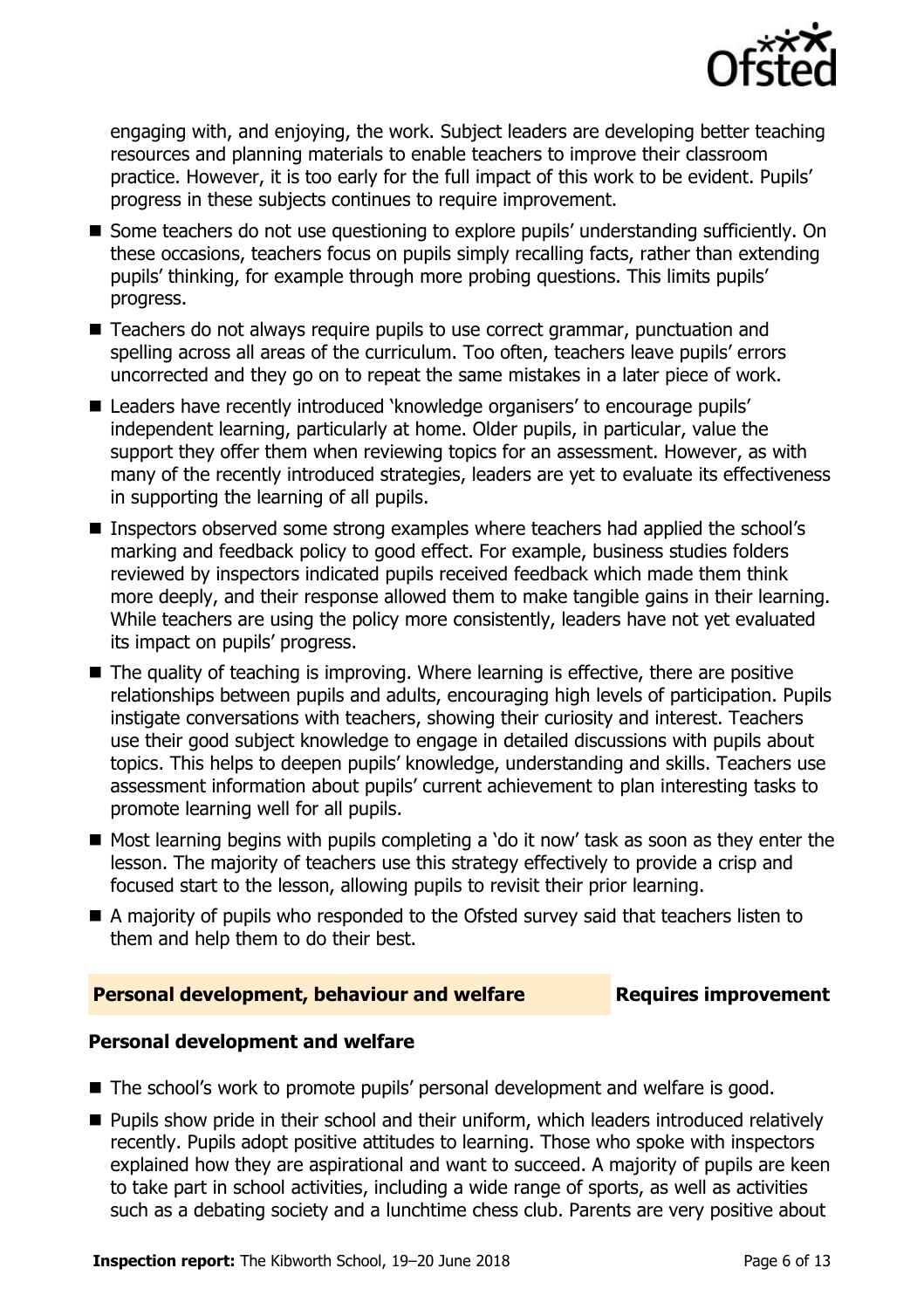

the transition arrangements in place to help their children settle into Year 7, when they move from primary school. A majority of pupils enjoy school and are happy to be there.

- **Pupils know how to stay safe, including keeping themselves safe online. Parents and** pupils receive additional guidance from the police regarding the inappropriate use of social media. Pupils and parents report that the school is a safe place to be. Inspectors agree. If they have any concerns, pupils say that they know to whom they can talk. Parents, pupils and staff agree levels of care and support are high in school.
- A small proportion of pupils work with alternative providers away from the school site. Leaders ensure that these pupils are safe, attend well and engage successfully with individual programmes of study prepared for them.
- $\blacksquare$  Pupils value the careers guidance that they receive, including pupils in Year 10, who each have a one-to-one interview. However, a significant proportion of pupils who responded to the Ofsted survey said that they would like more helpful information to enable them to make informed decisions about the next steps in their education, employment or training. A new leader of careers guidance is currently reviewing the school's careers provision in this area.
- Pupils show a good understanding of different types of bullying. A notable minority of pupils who responded to the Ofsted survey said that bullying takes place in school and staff do not resolve it. However, pupils with whom inspectors spoke said that while some bullying does occur, they are confident staff take it seriously and deal with it swiftly. Parents and staff who responded to the Ofsted surveys agree. The behaviour records indicate that incidents of bullying are low.
- Some pupils do not demonstrate sufficient pride in their work. Teachers' expectations of the presentation of pupils' work are not consistently high. On occasion, the nature of the work set for pupils to complete does not allow them to use their own individual flair to show what they can produce.

### **Behaviour**

- The behaviour of pupils requires improvement.
- While the overall attendance of all pupils is above average, this is not the case for pupils in Year 10 and pupils who have SEN and/or disabilities. These groups of pupils do not attend as well as other pupils, interrupting their learning and preventing them from making good progress. The support for these pupils to improve their attendance has not been sufficiently effective.
- Fixed-term exclusions are lower than the national average. However, pupils in Year 10 and disadvantaged pupils are more likely to be excluded than other pupils. Similarly, pupils in Year 10 are disproportionately more likely to be removed from lessons and given a detention due to poor behaviour, compared with other pupils.
- A minority of pupils do not behave well in lessons. Some of this poor behaviour occurs when teachers do not support the learning of the least able pupils well or when the pupils' usual teacher is not teaching them. In these instances, pupils' progress weakens.
- Leaders track behaviour patterns closely, celebrating pupils' successes, and sanctioning any poor behaviour. Most teachers apply consistently the recently simplified behaviour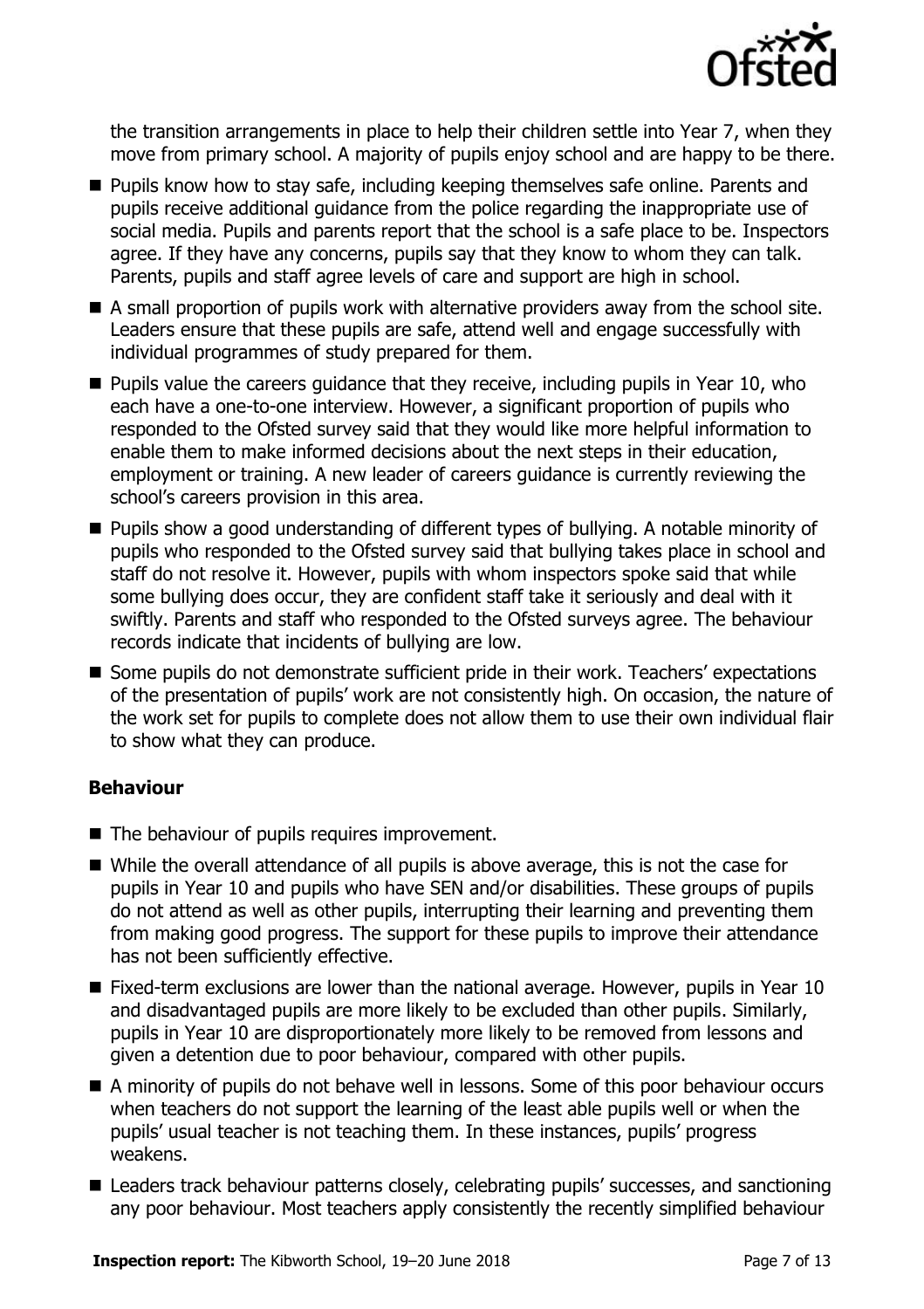

system. Pupils who have additional help to enable them to behave appropriately receive effective support in the school's 'world class centre'. A majority of pupils, staff and parents who responded to the Ofsted surveys agreed that behaviour in school has improved as a result of the new strategy.

■ Most pupils conduct themselves appropriately throughout the school day. Their behaviour around the school site is calm and orderly as they move between lessons and during social times. Pupils treat each other and adults with mutual respect, including visitors.

### **Outcomes for pupils Requires improvement**

- In 2017, the overall progress made by Year 11 pupils was significantly below the national average. Disadvantaged pupils and the most able pupils made significantly less progress than other pupils nationally.
- $\blacksquare$  The progress pupils make is inconsistent across different subjects. In 2017, pupils performed particularly poorly in science and modern foreign languages, in which pupils' progress was in the bottom 10% nationally. Pupils currently in Year 10 and Year 11 are not making significantly better progress in these two subject areas. These inconsistencies are due to notable variations in the quality of teaching across different parts of the curriculum.
- Pupils who have SEN and/or disabilities make insufficient progress from their different starting points. In Year 11, this group of pupils is making faster progress compared with 2017. However, younger pupils who have SEN and/or disabilities make less strong progress. In particular, boys who have SEN and/or disabilities make less progress compared with other pupils across a broad range of subjects. The support these pupils receive in class is not consistently effective. Leaders' more recent accurate and timely identification of these pupils' needs is yet to have an impact on their outcomes.
- Across the school, teachers do not routinely set work to challenge the most able pupils to make good progress. The most able pupils currently in Year 11 are making stronger progress than their counterparts did in 2017. However, in Year 10 the most able pupils are making less progress than other ability groups. Too few of the most able pupils produce high-quality work across a range of subjects.
- The gap is closing between disadvantaged pupils' progress and that of other pupils nationally. Teachers have sharpened their focus on disadvantaged pupils' outcomes, using a range of different strategies. However, some of the gaps, for example between the progress disadvantaged boys make compared with disadvantaged girls, are not closing quickly enough.
- **Pupils' progress is stronger in some subjects. In mathematics, their progress was** significantly above the national average in 2017. Pupils' progress in English and humanities was broadly average. Pupils currently in Year 11 continue to perform strongly in these subjects. Inspectors' analysis of current pupils' work in key stage 3 classes shows pupils' progress in English and mathematics is stronger in these than in other subjects.
- $\blacksquare$  The school's information shows that pupils currently in Year 11 are making better overall progress and attaining more highly than pupils in 2017.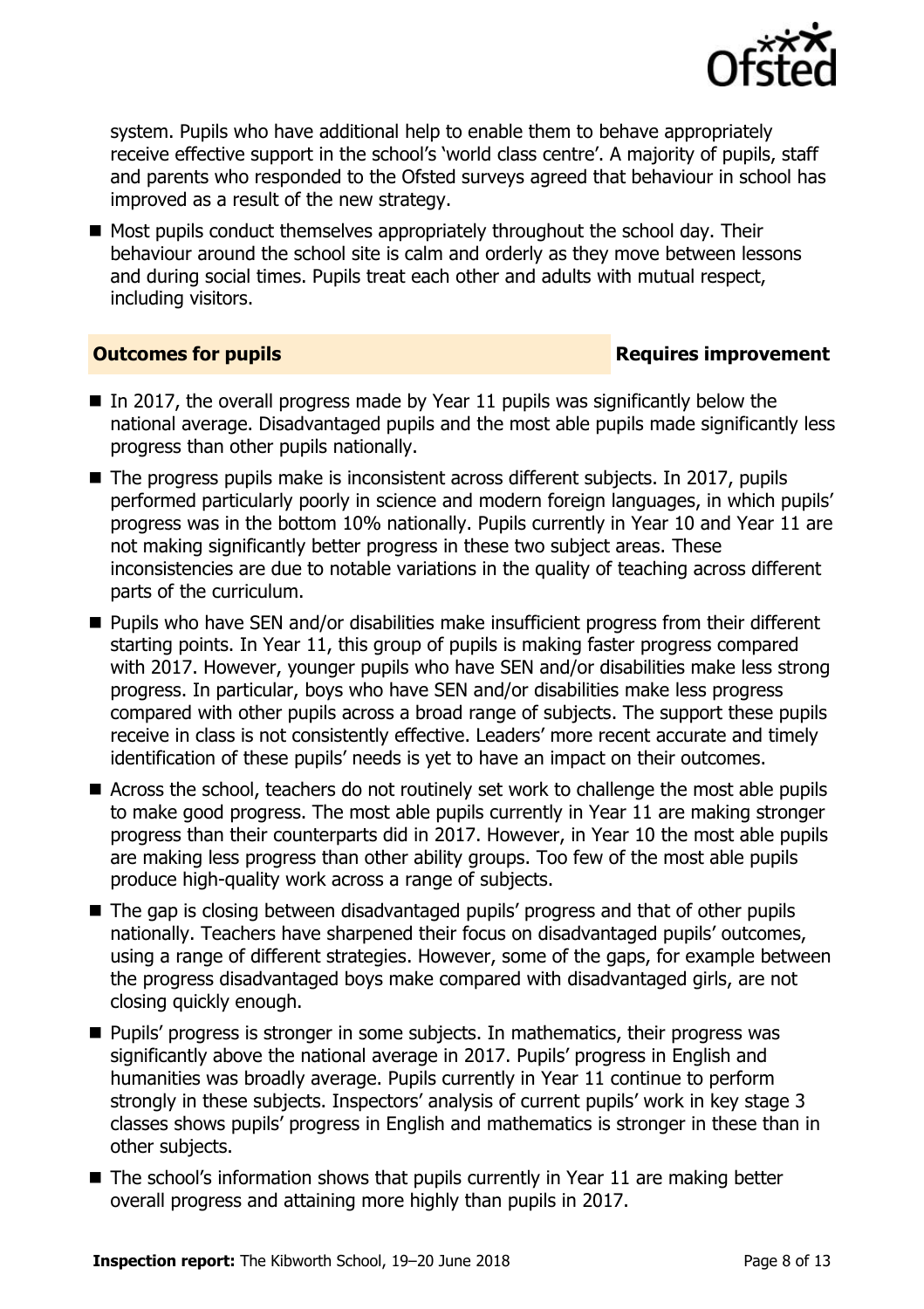

■ According to the school's information, in 2017, the proportion of pupils who moved on to places of further education or training or employment successfully at the end of Year 11 was above the 2016 national average.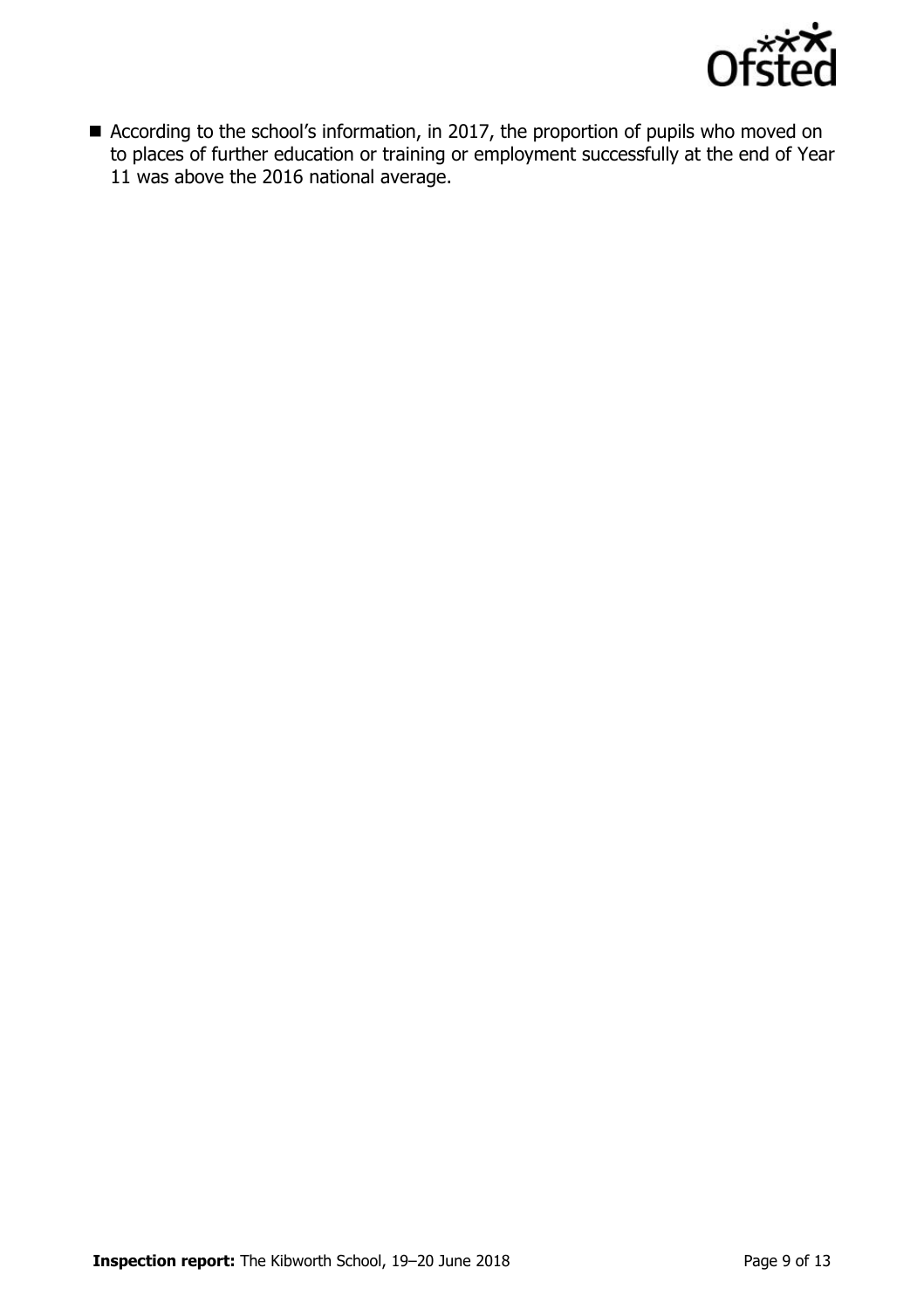

# **School details**

| Unique reference number  | 137540         |
|--------------------------|----------------|
| Local authority          | Leicestershire |
| <b>Inspection number</b> | 10048187       |

This inspection of the school was carried out under section 5 of the Education Act 2005.

| Type of school                      | Secondary comprehensive      |
|-------------------------------------|------------------------------|
| School category                     | Academy converter            |
| Age range of pupils                 | 11 to 16                     |
| Gender of pupils                    | Mixed                        |
| Number of pupils on the school roll | 856                          |
| Appropriate authority               | The governing body           |
| Chair                               | Mr Andrew Munro              |
| <b>Headteacher</b>                  | Mrs Emma Merry               |
| Telephone number                    | 01162 792 238                |
| Website                             | www.thekibworthschool.org    |
| <b>Email address</b>                | office@thekibworthschool.org |
| Date of previous inspection         | 16-17 April 2013             |

### **Information about this school**

- The Kibworth School is a smaller than average-sized secondary school.
- There have been significant changes in staffing and leadership since the previous inspection. The headteacher was appointed in September 2017. She has restructured the senior leadership team.
- The school accepted Year 10 pupils for the first time in September 2015. The school had its first set of GCSE examination results in August 2017.
- The proportion of disadvantaged pupils who are eligible for pupil premium funding is well below average.
- The proportion of pupils who have SEN and/or disabilities is just above average. The proportion of pupils with a statement of special educational needs or an education, health and care plan is below average.
- The majority of pupils are from White British backgrounds.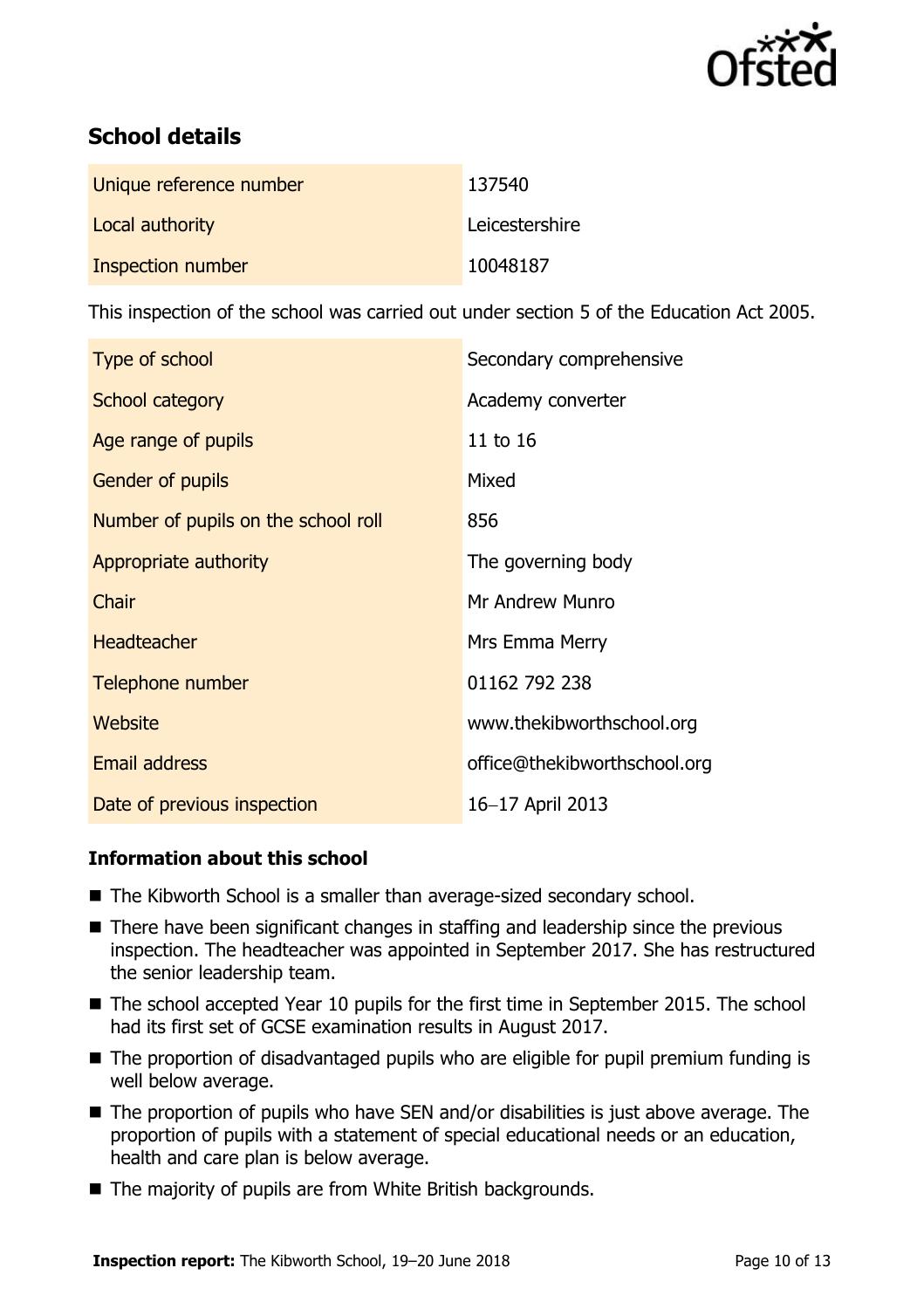

- The school meets the government's current floor standards, which are the minimum expectations for pupils' attainment and progress in English and mathematics at the end of key stage 4.
- The school currently works with four alternative providers to provide pupils with education at a placement off site. These providers include: Willow Bank Hospital School; the South Leicestershire Behaviour Partnership; Leicestershire Specialist Teaching Services and the Riding for the Disabled Association.
- The school does not comply with Department for Education guidance on what academies should publish about its use of the Year 7 literacy and numeracy catch-up premium or on the publication of an accessibility plan for disabled pupils on its website.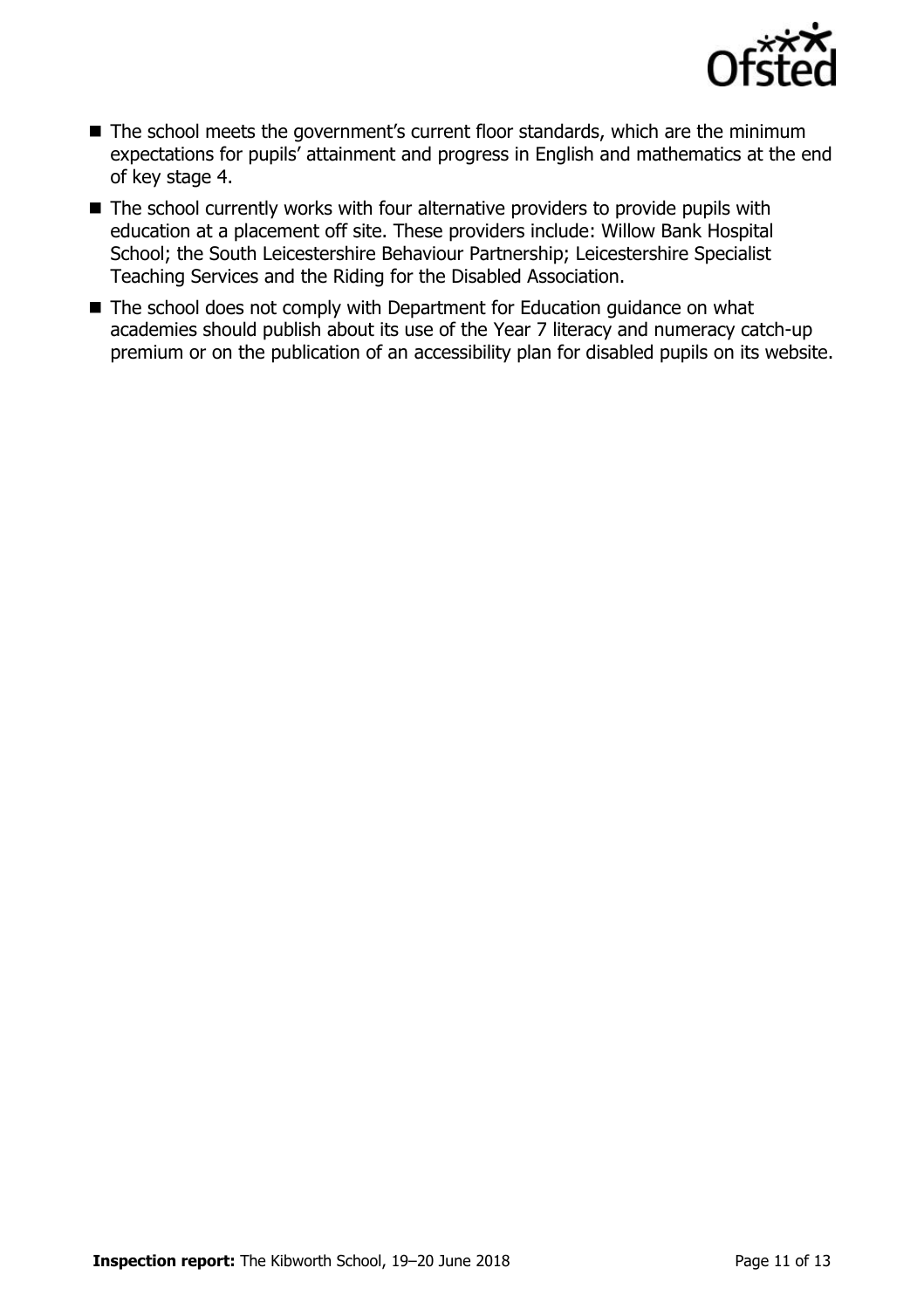

# **Information about this inspection**

- Inspectors observed learning in 37 lessons, across a wide range of subjects and in both key stages. Some lessons were jointly observed with senior leaders. In addition, inspectors carried out two learning walks jointly with senior leaders. Inspectors also observed tutor time and two assemblies.
- Inspectors looked at pupils' work in lessons across all year groups and in a sample of pupils' books.
- The lead inspector held a range of meetings, including with: the headteacher; the senior assistant headteacher who has oversight of pupils' outcomes; the senior assistant headteacher who is responsible for the use of the pupil premium funding and three members of the governing body, including the chair and vice-chair.
- Inspectors held further meetings, including with leaders responsible for behaviour and attendance, teaching and learning, the curriculum and careers, the coordinator for the provision for pupils who have SEN and/or disabilities, the personal, social, health and economic education coordinator, subject and pastoral leaders and two groups of staff.
- Inspectors observed pupils' behaviour during lessons, before school and during breaktimes and lunchtimes.
- **Inspectors spoke formally with pupils from key stage 3 and key stage 4. Inspectors** also spoke with other pupils informally.
- Inspectors listened to pupils from Year 7 reading.
- Inspectors scrutinised a wide range of documents relating to the school's provision, including: self-evaluation and improvement planning records; minutes of meetings of the governing body; plans related to the use of the additional government funding; behaviour, attendance and exclusion records; information about the attainment and progress of all pupils; safeguarding records; external reports on the work of the school and information on the school's website. The lead inspector also checked the school's single central record and the school's system for recruiting staff.
- Inspectors evaluated the 117 responses to Parent View, Ofsted's online survey, including 74 free-text responses. Inspectors analysed the 59 responses to Ofsted's online questionnaire for staff. Inspectors also considered the 133 responses to Ofsted's online questionnaire for pupils.

### **Inspection team**

| Rachel Tordoff, lead inspector | Her Majesty's Inspector |
|--------------------------------|-------------------------|
| <b>Gill Martin</b>             | <b>Ofsted Inspector</b> |
| <b>Steve Lewis</b>             | <b>Ofsted Inspector</b> |
| <b>Harkireet Sohel</b>         | Ofsted Inspector        |
| <b>Phil Drabble</b>            | Ofsted Inspector        |